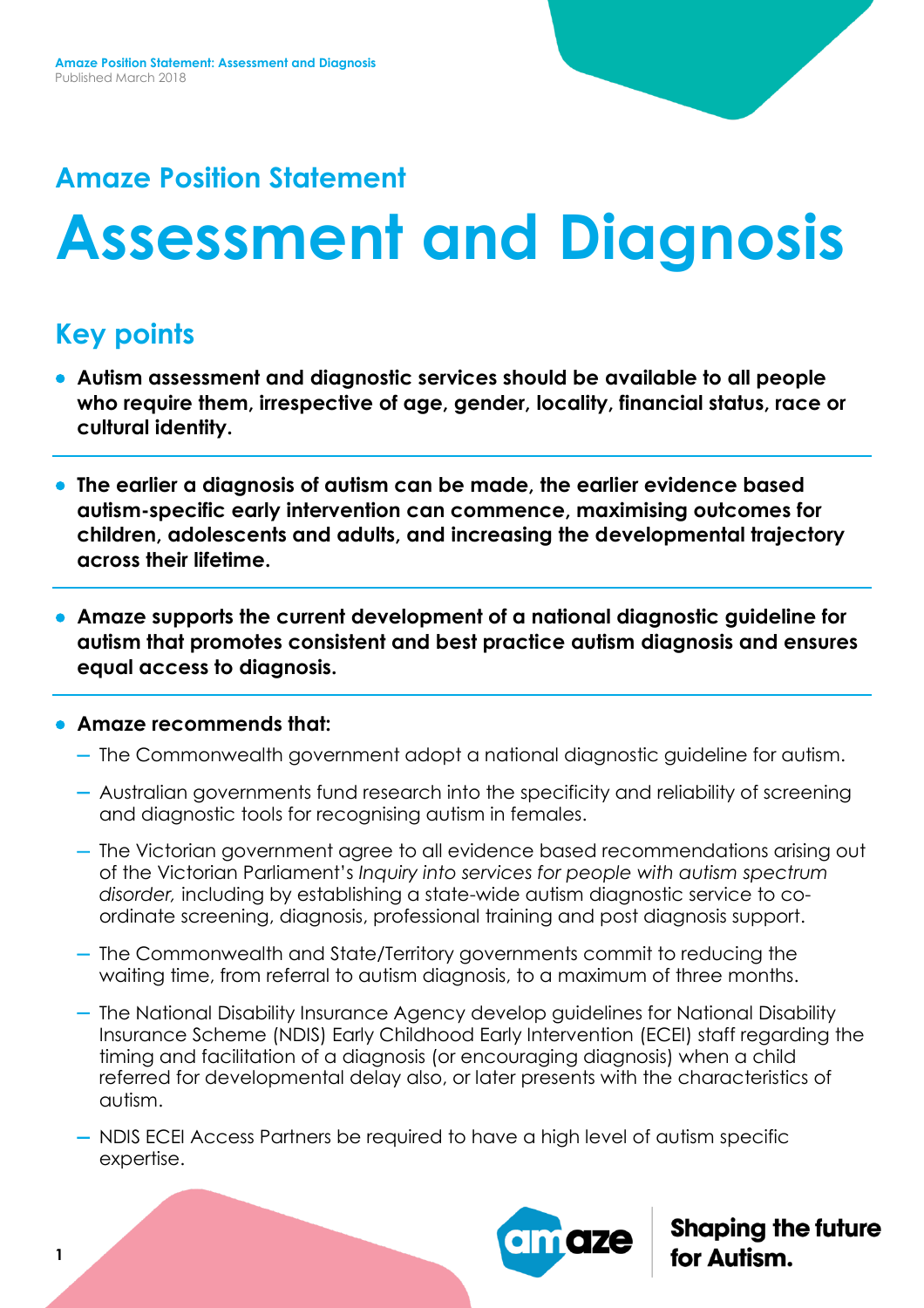# **1. Background**

Across Australia, there is significant variability between states and territories in how Autism Spectrum Disorder ('autism') is assessed, particularly regarding the composition of the clinical diagnostic team. In some states, an autism diagnosis is made through consensus of an experienced multidisciplinary assessment team of a paediatrician / psychiatrist, psychologist and speech pathologist, while other states have less stringent criteria.**<sup>1</sup>**

In Victoria, if a child is suspected of meeting the diagnostic criteria for autism**2**, an assessment may be undertaken by a sole practitioner or a multi-disciplinary team of professionals experienced in autism.

A multi-disciplinary team will ordinarily be made up of a paediatrician (or child/ adolescent psychiatrist), a psychologist and a speech pathologist. Between them they will usually carry out a wide-ranging series of tests over several appointments. Once the assessment has been completed, the team will determine if the child meets the criteria for a diagnosis for autism and if appropriate, a diagnosis will be made. Alternatively, an assessment and diagnosis may be undertaken by a sole practitioner (such as a paediatrician) and that practitioner may or may not take into consideration evidence provided by a multi-disciplinary team.**<sup>3</sup>**

International guidelines currently identify 'Best practice' assessments as including not only a medical and physical assessment, but a multidisciplinary team approach which provides appropriate cognitive testing, language assessment and information from more than one setting, ideally from a source other than the parent or carer (i.e. a school or kindergarten teacher) who has been interviewed. **4**

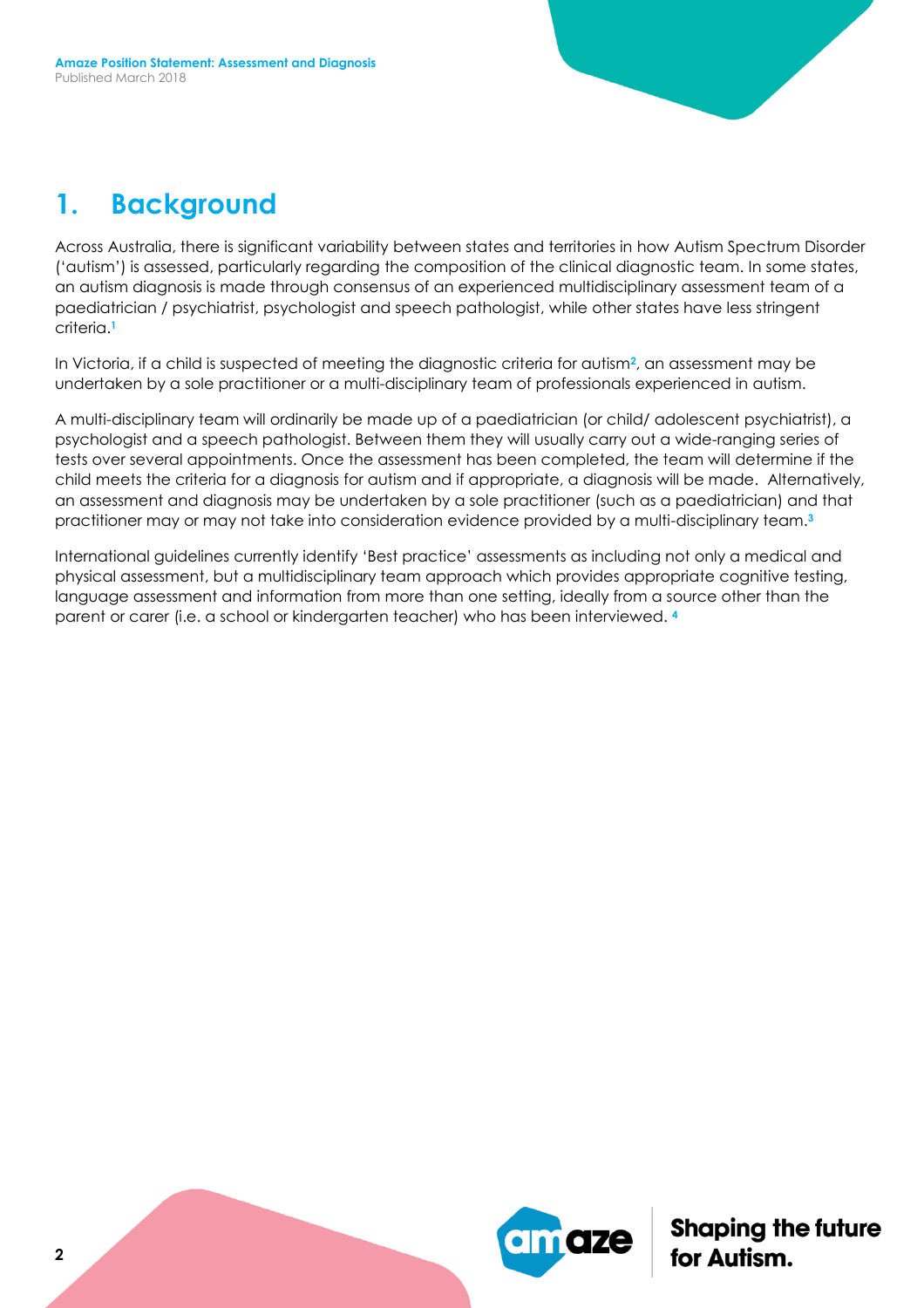# **2. Current experiences**

In the absence of a national autism diagnosis guideline and/or strategy in Australia, there remains considerable variability in autism screening and diagnostic practices. Assessments are not always reliable or consistent with international best practice guidelines. **<sup>5</sup>** In addition, different diagnostic standards can apply between the health, education and disability public services, such that a diagnostic decision that is recognised by health or disability services early in life, may not be recognised by the education system when the child reaches school age.**<sup>6</sup>**

The autistic community and their families/carers regularly share with Amaze their experiences in accessing an autism diagnosis. The barriers that are repeatedly shared and need to be addressed include:

- Lack of understanding of autism and its presentations by primary healthcare professionals such as local General Practitioners and Maternal and Child Health nurses;
- Lack of recognition and understanding of how autistic females present, and in turn a failure to refer or diagnose autistic females;
- A reluctance of paediatricians and paediatric psychiatrists to diagnosis autism under the age of three;
- Waiting lists for accessing diagnosis through the public health care systems;
- Limited access to diagnosticians in regional areas;
- Financial constraints for those seeking diagnosis through private diagnosticians, generally not wanting to wait for the public system;
- Lack of clear and concise information and support for families in navigating the diagnosis pathway. **<sup>7</sup>**

These experiences are consistent with those highlighted in Australia's Cooperative Research Centre for Living with Autism's (Autism CRC) recently published report on autism diagnostic practices across Australia.**<sup>8</sup>** This report also identified the following barriers:

- No current nationally consistent standard for diagnosis of autism;
- A higher frequency of diagnoses being provided by private sector relative to the public sector;
- Waiting times for diagnosis ranged from 1 week through to 2 years, with longer waits occurring in the public system and in regional, rural and remote Australia;
- Significant costs in accessing an assessment, ranging from \$0 \$2,750, with median cost being \$580; and
- Significant lack of clinicians providing diagnostic assessments in regional, rural and remote areas of Australia.

#### **a. Diagnosing autistic children and adolescents.**

There is significant evidence that many autistic children can be reliably diagnosed by the age of 24 months and general agreement that children can demonstrate recognisable autism symptoms in their first 12 months of life. **<sup>9</sup>** However, the average age of children (under 7 years of age and registered for the Australian Government's Helping Children with Autism package) diagnosed with autism between 1 July 2010 and 30 June 2012 was 49 months - with the most frequently reported age being 71 months. **10**

The earlier a diagnosis of autism can be made, the earlier autism-specific early interventions and supports can commence in line with evidence based best practice guidelines for autistic children - maximising outcomes/life experiences for children and increasing their developmental trajectory across their lifetime.**<sup>11</sup>**

Prior to the introduction of the National Disability Insurance Scheme (NDIS), a diagnosis of autism was required to receive funding under the Helping Children with Autism scheme and many other State and Territory Government funded early intervention services. This encouraged the assessment and diagnosis of children presenting with characteristics of autism as early as possible.

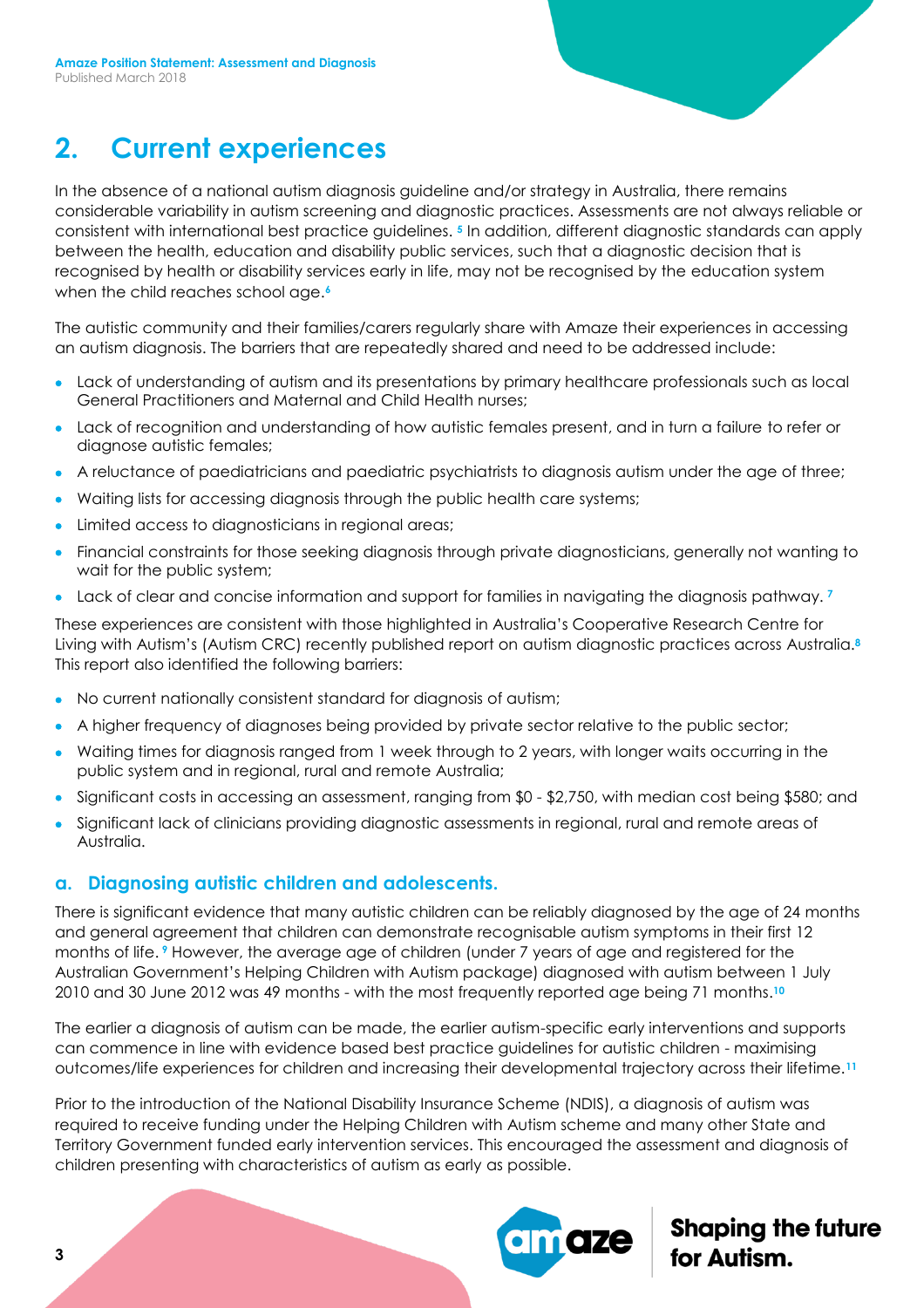However, under the NDIS Early Childhood Early Intervention (ECEI) pathway, a child under 6 years of age may enter the scheme on the basis of developmental delays, meaning he or she does not require a diagnosis.**<sup>12</sup>** Currently, the steps being taken by the National Disability Insurance Agency (NDIA) and Early Childhood Partners towards diagnosis (or encouraging diagnosis,) when a child with developmental delay also or later presents with the characteristics of autism, remain unclear.

Amaze is concerned that the current approach under the NDIS ECEI may be delaying or dissuading families from exploring or accessing an autism diagnosis (and in turn, evidence based autism specific interventions and support) as early as possible.

## **b. Diagnosing autistic adults**

For many autistic people, their diagnosis of autism may not occur until adulthood, following many years of anxiety, social difficulties and challenges entering and maintaining employment. This is largely due to an ongoing lack of knowledge among health professionals of how autism presents in adulthood and their failures to delineate between autism and mental health conditions (such as anxiety or depression) or recognize the co-occurrence of autism with a mental health condition.**<sup>13</sup>**

While some adults choose to see a professional for a diagnosis, others prefer not to: this is up the individual.

There are currently no publicly funded adult assessment clinics in Victoria. An adult seeking an assessment in Victoria would most commonly need to consult a psychologist and/or psychiatrist, ideally with experience in the assessment and diagnosis of autism in adults. However, for adults, accessing an autism assessment and diagnosis can be a very expensive process and it can be difficult to find a psychiatrist that specializes in autism assessment and diagnosis, particularly in rural areas.**<sup>14</sup>**

Autistic adults commonly report that diagnosis in adulthood has been incredibly beneficial, including by: improving their understanding of past experiences, feelings and emotions; enhancing acceptance of self and/or by others; being empowered to better participate in all aspects of life and seek support where required; being introduced to concepts of accessibility and advocacy, as it applies to their new knowledge about themselves; and connecting with other members of the autistic community, online or in-person, allowing the sharing of experiences and feeling of belonging, within a community.**<sup>15</sup>**

## **c. Diagnosing autistic women and girls**

There is significant evidence of a systemic failure to identify and diagnose autistic women and girls. This is predominantly due to a prevailing lack of recognition and understanding of the differences in how autism presents in women and girls compared to men and boys, as well as historic gender biases in autism screening and diagnostic tools.**<sup>16</sup>**

Due to these failures, many autistic women and girls are not receiving the supports and services they need throughout their lifetime and are at increased risk of misdiagnosis, abuse, financial hardship and social isolation.

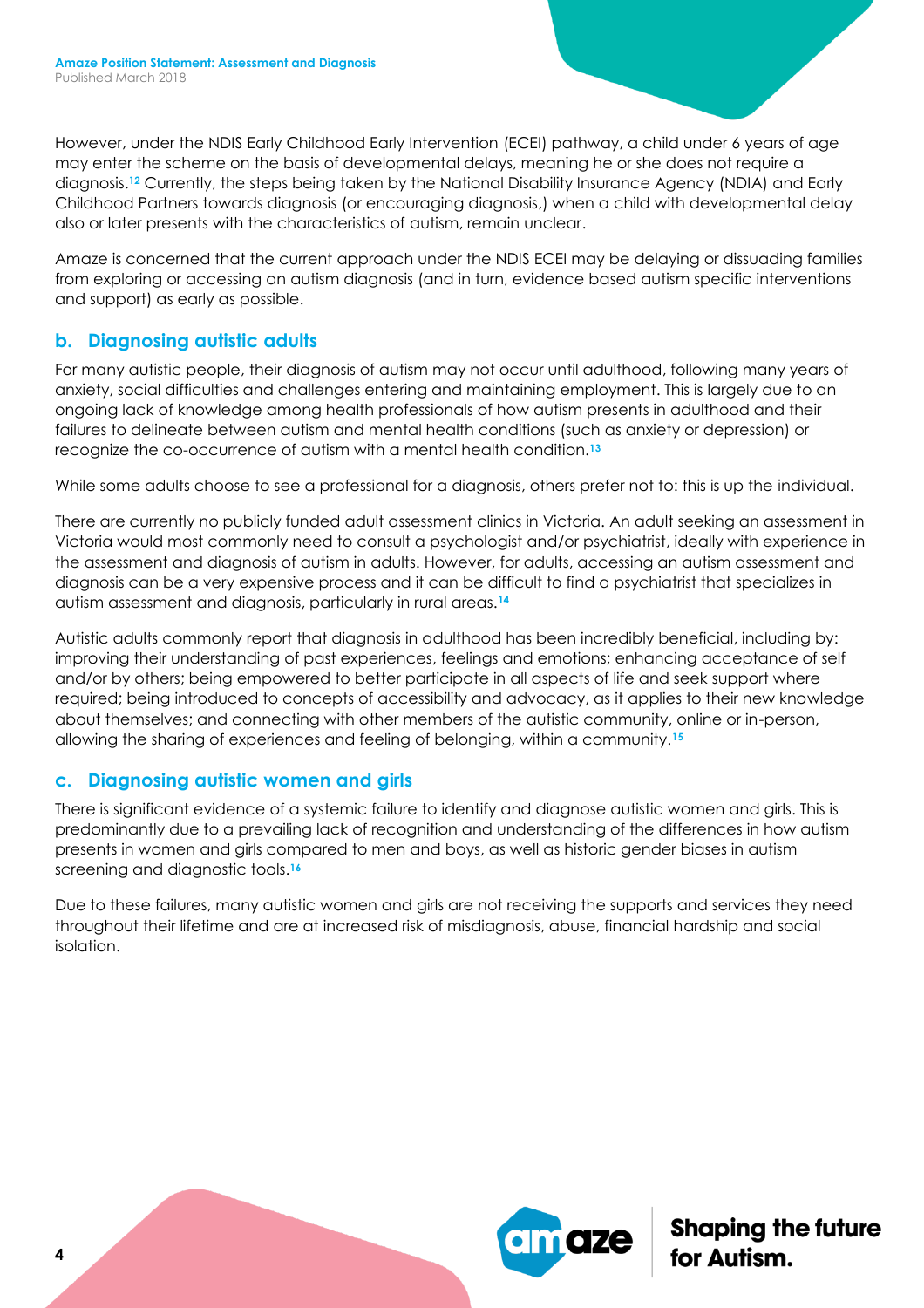## **3. What needs to be done?**

Amaze welcomes Autism CRC's development of a national diagnostic guideline for autism, commissioned under a collaboration between Autism CRC and the NDIA. As outlined in the draft guideline, released for consultation in September 2017, autism assessments must be guided by the principles of an individual and family centred, holistic, strengths focused and evidence based approach.**<sup>17</sup>**

#### **a. National Guideline for autism diagnosis**

The guideline must aim to achieve equal access to autism assessment and diagnosis. It must ensure that all Australians, regardless of age, gender, race, cultural identify, geographical location or financial status can access timely, consistent, rigorous and reliable diagnostic assessments that are feasible to deliver and acceptable to autistic people. The guideline should guide a consistent approach to assessment and diagnosis across all sectors, including health, education and disability public services. It should highlight the potential differences in how autism presents in autistic women and girls, compared to autistic men and boys, and improve access to rigorous and timely autism diagnosis in women/girls.

Professionals undertaking autism assessment and diagnosis must have the skills and experience to undertake a holistic assessment of a person's presentation, with the capacity to appraise the full range of clinician symptoms, consider the environmental context and have strong regard to the person's unique challenges and strengths (rather than simply matching an individual to a diagnostic criteria). They must also have a strong understanding of the many considerations that may impact a person's presentation and experiences of autism, and the autism assessment process. These considerations include age, gender, culture, language, intellectual capacity and co-occurring conditions, such as genetic and co-occurring mental health conditions.

Finally, the guideline should highlight the limitations of current screening tools and diagnostic criteria, including their limitations in identifying autistic adults, and autistic women and girls. Government funding is needed for an organisation such as Autism CRC to review and if necessary, develop new tools and criteria, to ensure they are appropriately adapted to identifying autism in ALL people.**<sup>18</sup>**

## **b. Victorian Government strategy**

The national diagnostic guideline for autism cannot exist in isolation. It must be accompanied by a broader government strategy to improve access to diagnosis. As recommended by the Victorian Parliament's Family and Community Development Committee, in *Inquiry into service for people with autism spectrum disorder – Final Repor*t (Victorian Parliament's report, 2017), a state-wide autism diagnostic service (established as a key element of the Victorian Government's updated State Autism Plan) could efficiently co-ordinate screening, diagnosis, professional training and post diagnosis support for people of all ages.**<sup>19</sup>**

There is also an urgent need for structured training and information resources to develop the autism knowledge of professionals involved in initiating an autism assessment (such as General Practitioners and Maternal and Child Health Nurses) and all clinicians involved in autism assessments and diagnosis (such as paediatricians, allied health providers and educators).**<sup>20</sup>** Amaze therefore welcomes the Victorian State Government's commitment, in response to the Victorian Parliament's report, 2017, to ensure that all Maternal and Child Health nurses are better equipped to identify early signs of autism and refer children for diagnosis earlier.**<sup>21</sup>** Greater co-ordination of early intervention pathways and services will also be essential to improved quality and efficiency.**<sup>22</sup>** The waiting period to access public diagnostic services should be no longer than three months.**23**

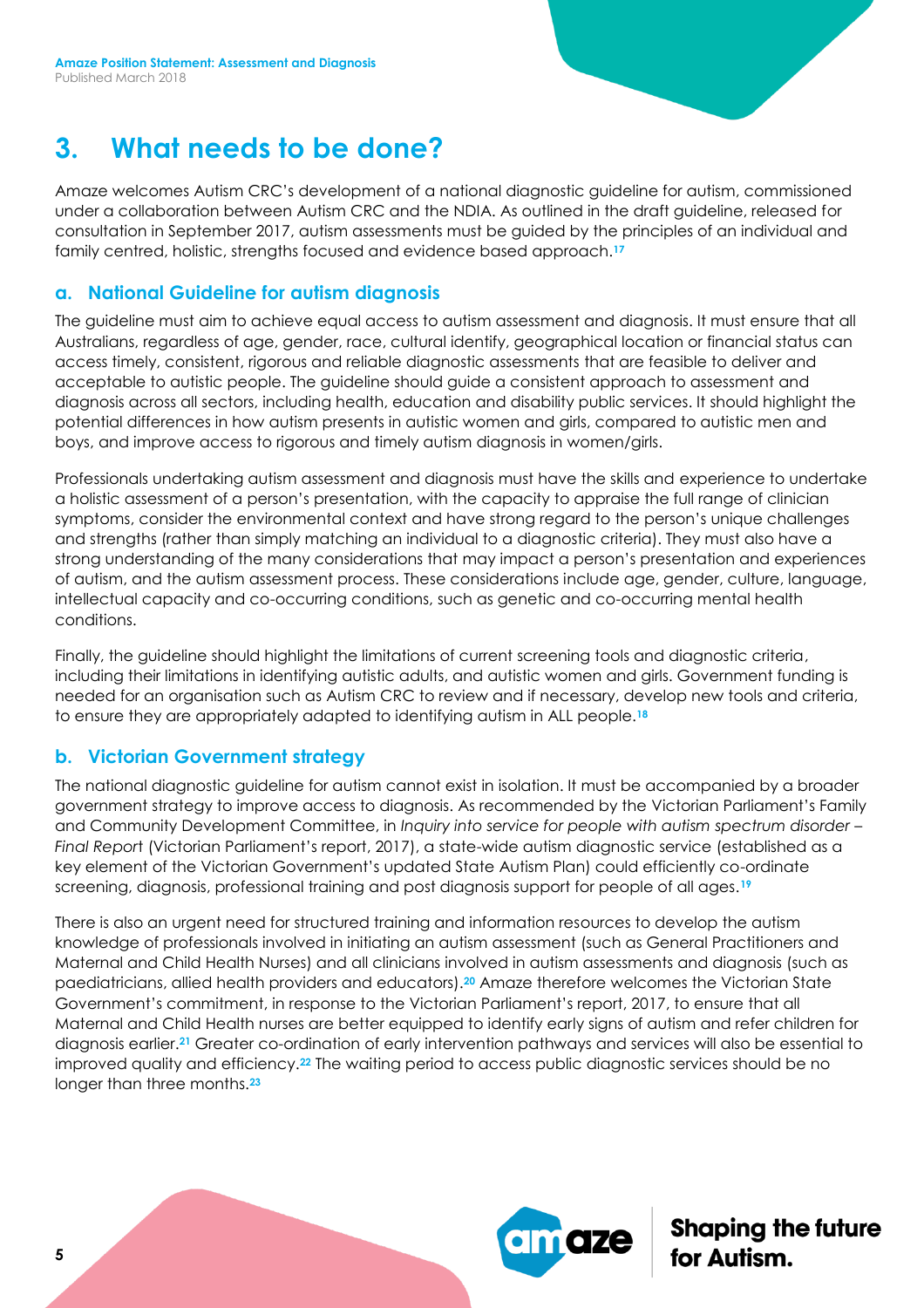#### **c. The NDIS early intervention pathway**

If a child without a diagnosis is referred to the NDIS but is presenting with obvious precursory autism -like traits or autism -like traits, either prior to, or after entry into the Scheme, a pathway to access an autism diagnosis as soon as possible should be available.

Accordingly, NDIS ECEI Access Partners should have a significant level of autism specific experience relating to the identification of early autism signs, diagnosis of autism, all evidence based clinical and therapeutic autism specific interventions and have the capacity to support families before and after diagnosis. Once the signs of autism are apparent to skilled and trained ECEI staff, there should be no delay in a diagnosis being facilitated with assistance from their ECEI partner and autism specific interventions and supports being included in the child's NDIS plan.

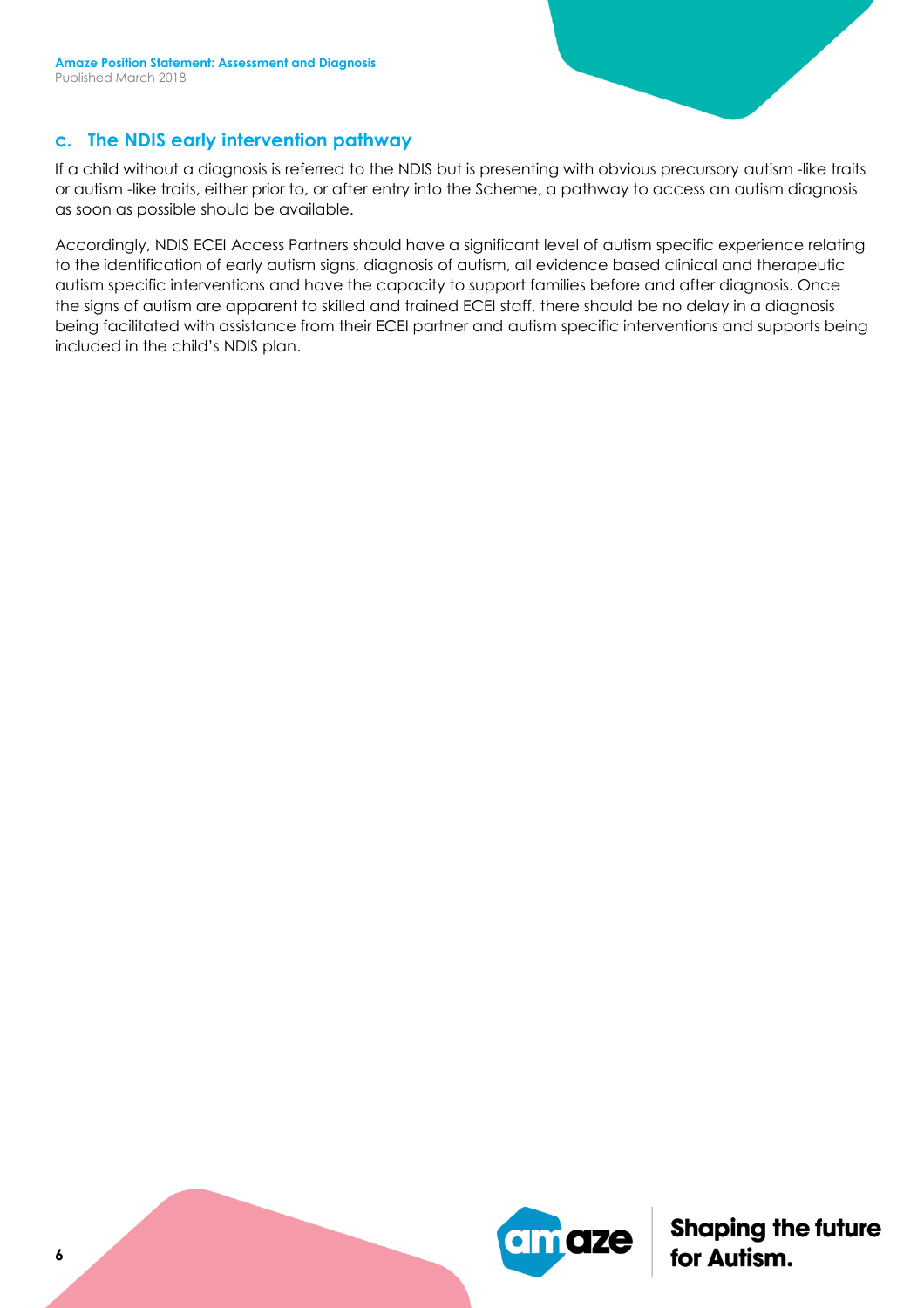

## **4. Key recommendations**

- **1.** The Commonwealth government adopt a nationally consistent guideline for autism diagnosis to ensure equal access to diagnosis for all Australians, irrespective of age, gender, locality, financial status, race or cultural identity.
- **2.** The Victorian government establish a state-wide autism diagnostic service to co-ordinate screening, diagnosis, training and post diagnosis support.
- **3.** Centrally co-ordinated training for professionals involved in screening, initiating and undertaking autism related assessments to improve their understanding of autism, the early signs of autism and the experiences of autistic people.
- **4.** Australian governments fund research into the specificity and reliability of screening and diagnostic tools for recognising autism in ALL people (most notably, adults and women and girls), including the development of new tools as appropriate.
- **5.** The Commonwealth and State/Territory governments commit to reducing the waiting time, from referral to autism diagnosis, to a maximum of three months.
- **6.** NDIA develop guidelines for NDIA, LAC and ECEI staff regarding the appropriate timing and facilitation of accessing an autism diagnosis for participants or ECEI participants presenting with precursory autism -like traits or autism -like traits.
- **7.** NDIS ECEI Access Partners be required to have a high level of autism specific expertise.



**Shaping the future**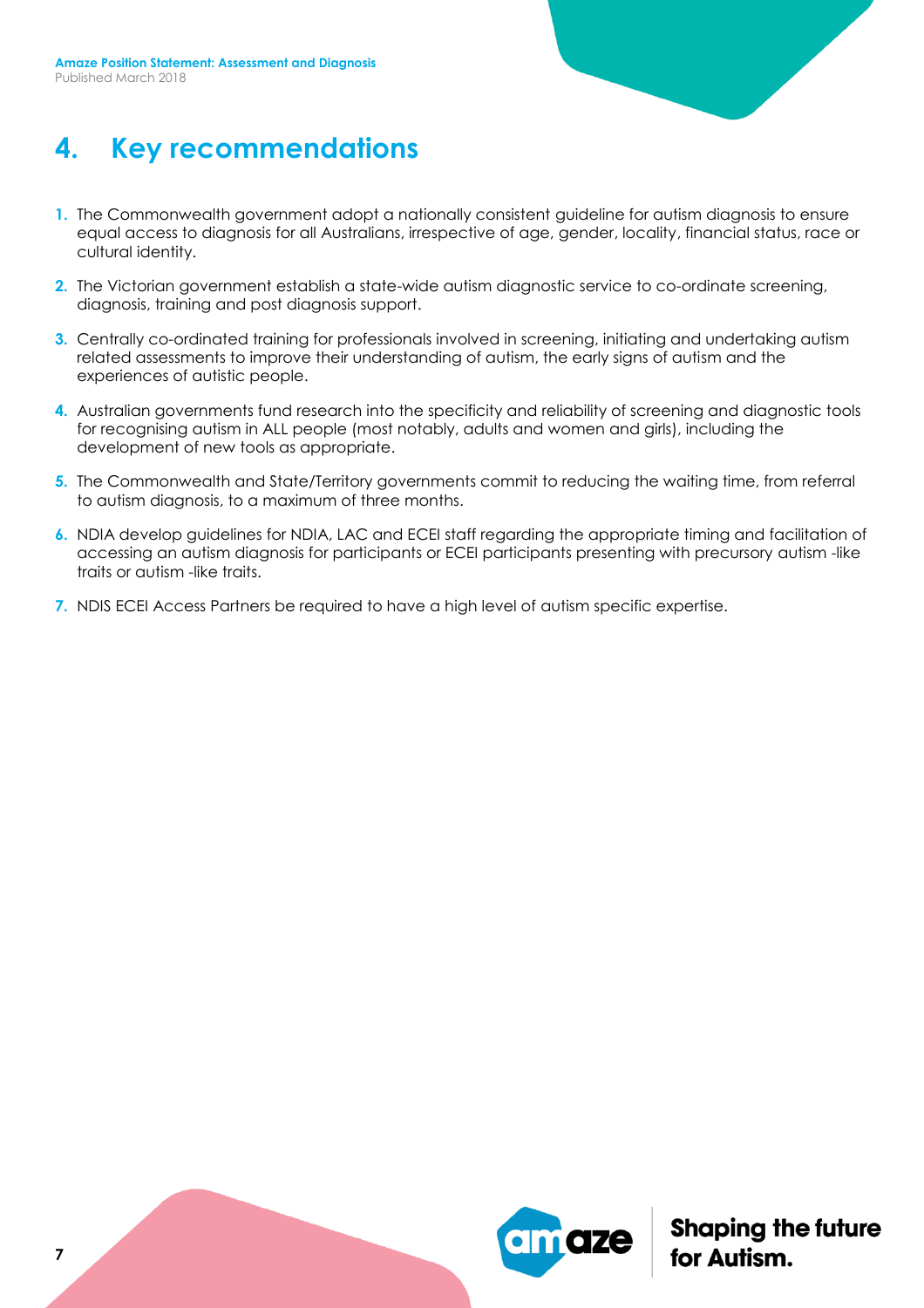## **Endorsed by:**





# **Attribution:**

This work should be referenced as: Amaze 2018, Position Statement – Assessment and Diagnosis, available at [www.amaze.org.au](http://www.amaze.org.au/)

**Amaze** 24 Drummond St, Carlton VIC 3053 PO Box 374, Carlton South VIC 3053 T 03 9657 1600 F 03 9639 4955 **E** info@amaze.org.au W amaze.org.au

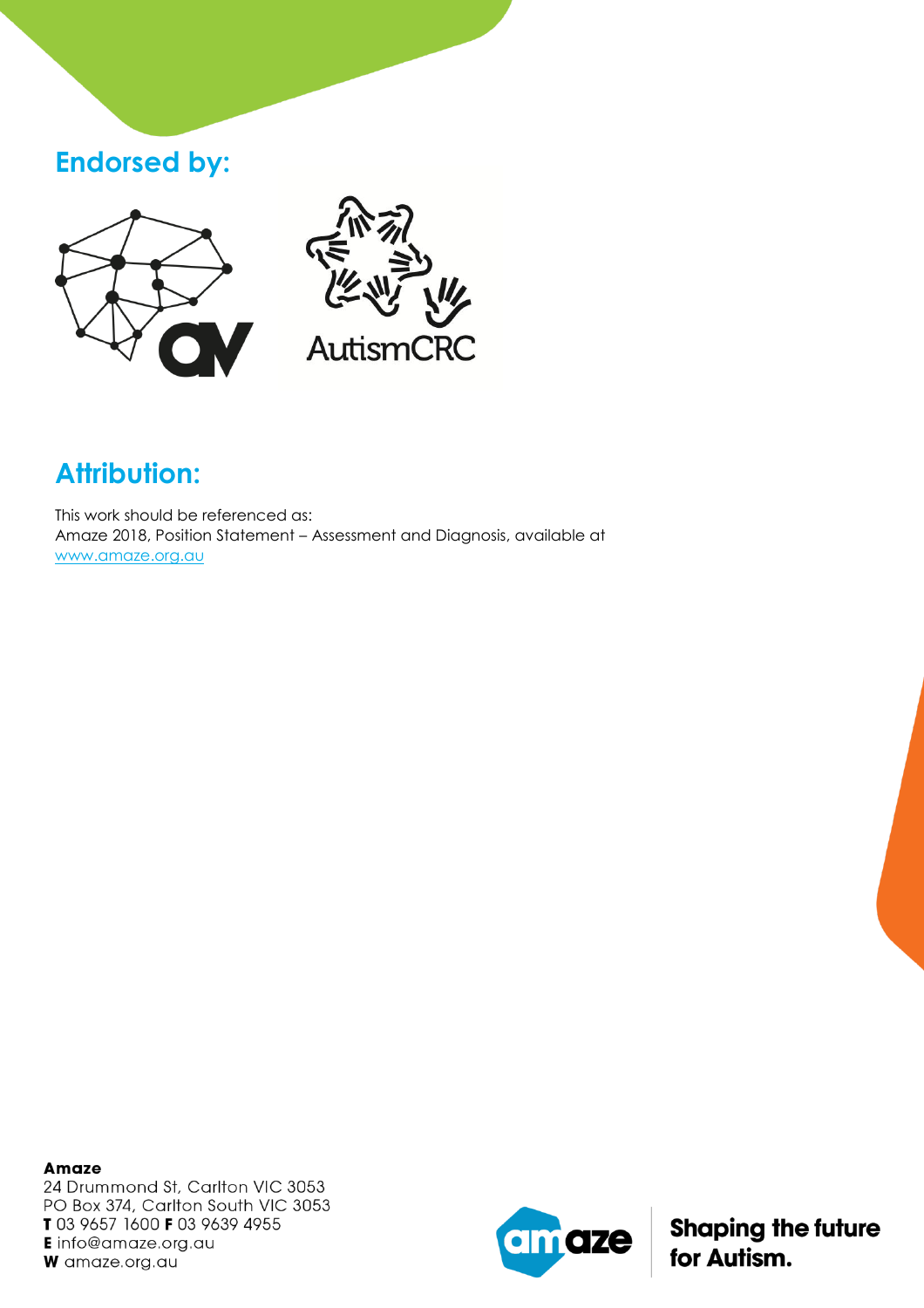## **5. References**

 $\overline{a}$ 

<sup>3</sup> Taylor, L., Brown, P., Eapen V et al (2016). *Autism Spectrum Disorder Diagnosis in Australia: Are we meeting Best Practice Standards?*  Autism Co-operative Research Centre, Brisbane.

<sup>4</sup> NICE. (2011*). Autism in under 19s: recognition, referral and diagnosis*. Available at https://www.nice.org.uk/guidance/cg128

<sup>5</sup> Taylor, L., Brown, P., Eapen V et al (2016). *Autism Spectrum Disorder Diagnosis in Australia: Are we meeting Best Practice Standards?*  Autism Co-operative Research Centre, Brisbane.

<sup>6</sup> <sup>6</sup> Autism CRC 2017, The diagnostic process for children, adolescents and adults referred for assessment of autism spectrum disorder in Australia' -Draft version for community consultation. Available at [https://www.autismcrc.com.au/get-involved/participate](https://www.autismcrc.com.au/get-involved/participate-study/national-guideline-now-open-community-consultation)[study/national-guideline-now-open-community-consultation](https://www.autismcrc.com.au/get-involved/participate-study/national-guideline-now-open-community-consultation)

7 Amaze (2016). Driving Change: Submission to the parliamentary inquiry into services for people with autism spectrum disorder. April 2016. Available at [http://www.amaze.org.au/uploads/2016/06/Driving-Change-Amaze-Submission-Inquiry-into-service%E2%80%99s-for](http://www.amaze.org.au/uploads/2016/06/Driving-Change-Amaze-Submission-Inquiry-into-service%E2%80%99s-for-people-with-autism-spectrum-disorder.pdf)[people-with-autism-spectrum-disorder.pdf](http://www.amaze.org.au/uploads/2016/06/Driving-Change-Amaze-Submission-Inquiry-into-service%E2%80%99s-for-people-with-autism-spectrum-disorder.pdf) 

8 Taylor, L., Brown, P., Eapen V et al (2016). Autism Spectrum Disorder Diagnosis in Australia: Are we meeting Best Practice Standards? Autism Co-operative Research Centre, Brisbane.

9 Guthrie, W., et al (2013). Early diagnosis of autism spectrum disorder: stability and change in clinical diagnosis. Journal of Child Psychology and Psychiatry, 54(5), 582–590. Available at

[http://www.researchgate.net/publication/232318674\\_Early\\_diagnosis\\_of\\_autism\\_spectrum\\_disorder\\_stability\\_and\\_change\\_in\\_clinical\\_di](http://www.researchgate.net/publication/232318674_Early_diagnosis_of_autism_spectrum_disorder_stability_and_change_in_clinical_diagnosis_and_symptom_presentation) agnosis and symptom presentation; Zwaigenbaum L et al (2015) Early Identification of Autism Spectrum Disorder: Recommendations for Practice and Research Pediatrics Oct 2015, 136 (Supplement 1) S10-S40; DOI: 10.1542/peds.2014-3667C

10 Bent C, Dissanayake C and Barbaro J (2015) Mapping the diagnosis of autism spectrum disorders in children aged under 7 years in Australia, 2010–2012. Med J Aust 2015; 202 (6): 317-320

<sup>11</sup> Roberts J, Williams K (2016). *Autism Spectrum Disorder: Evidence-based/evidence-informed good practice for supports provided to preschool children, their families and carers*. Commissioned and funded by the NDIA. February 2016; *National Guidelines, Best Practice in Early Childhood Intervention*, Early Childhood Intervention Australia. April 2016.

<sup>12</sup> A child under 6 years of age may access the NDIS, via the ECIA pathway, by demonstrating characteristics of developmental delay -Autism or other diagnosis is not required. *National Disability Insurance Scheme Act* 2013, s.25(1)(a)(iii)).

13 Victorian Parliament 2017. Inquiry into Services for People with Autism Spectrum Disorder - Final Report. Family and Community Development Committee. June 2017

<sup>14</sup> Ibid.

<sup>15</sup> Ibid.

<sup>16</sup> See for example, Loomes R et al 2017. What is the Male-to-Female Ratio in Autism Spectrum Disorder? A Systematic Review and Meta-Analysis. J Am Acad Child Adolesc Psychiatry, vol 26, no, 6, pp. 466-474; Dworzynski K et al 2012. How different are girls and boys above and below the diagnostic threshold for autism spectrum disorders?, Journal of the American Academy of Child & Adolescent Psychiatry, 51(8), 788-797.

<sup>17</sup> Autism CRC 2017, The diagnostic process for children, adolescents and adults referred for assessment of autism spectrum disorder in Australia' -Draft version for community consultation. Available at [https://www.autismcrc.com.au/get-involved/participate](https://www.autismcrc.com.au/get-involved/participate-study/national-guideline-now-open-community-consultation)[study/national-guideline-now-open-community-consultation](https://www.autismcrc.com.au/get-involved/participate-study/national-guideline-now-open-community-consultation)

18 Lai, M., et al 2015. Sex/gender differences and autism: Setting the scene for future research. Journal of the American Academy of Child and Adolescent Psychiatry, 54(1)11-24; Haney J 2015. Autism, Females, and the DSM-5: Gender Bias in Autism Diagnosis. October 2015. Social Work in Mental health. Available online via

[https://www.researchgate.net/publication/283467413\\_Autism\\_Females\\_and\\_the\\_DSM-5\\_Gender\\_Bias\\_in\\_Autism\\_Diagnosis](https://www.researchgate.net/publication/283467413_Autism_Females_and_the_DSM-5_Gender_Bias_in_Autism_Diagnosis)

<sup>19</sup> Victorian Parliament 2017. Inquiry into Services for People with Autism Spectrum Disorder - Final Report. Family and Community Development Committee. June 2017. Recommendation 3.1-3.8.

<sup>20</sup> Victorian Parliament 2017. Inquiry into Services for People with Autism Spectrum Disorder - Final Report. Family and Community Development Committee. June 2017. Recommendation 3.1-3.5.

21 Victoria State Government 2017, Response to the Parliamentary Inquiry into Services for People with Autism Spectrum Disorder. Department of Health and Human Services, December 2017, available at



<sup>1</sup> Autism CRC 2017. The diagnostic process for children, adolescents and adults referred for assessment of autism spectrum disorder in Australia' -Draft version for community consultation. Available at [https://www.autismcrc.com.au/get-involved/participate](https://www.autismcrc.com.au/get-involved/participate-study/national-guideline-now-open-community-consultation)[study/national-guideline-now-open-community-consultation](https://www.autismcrc.com.au/get-involved/participate-study/national-guideline-now-open-community-consultation)

<sup>2</sup> American Psychiatric Association (2013) *Diagnostic and statistical manual of mental disorders* (5th ed.). US